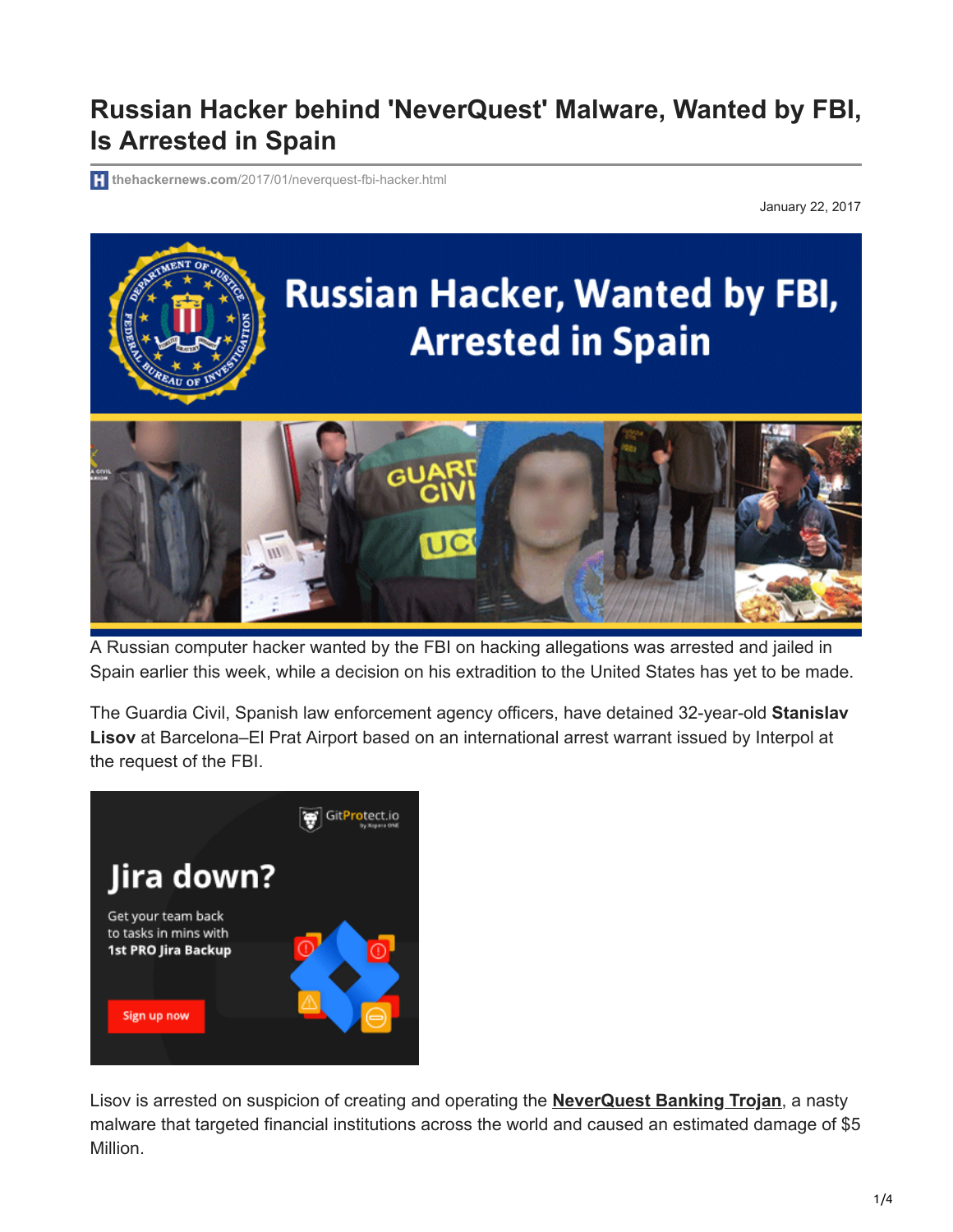The arrest was made after U.S. intelligence agencies found that Russian hackers were behind the November 2016 [election hacks](https://thehackernews.com/2016/12/russian-hacker-us-election.html) that possibly influenced the presidential election in Donald Trump's favor.



However, Spanish police made an official statement, saying that the FBI had requested the arrest of Lisov after an investigation that started in 2014.

NeverQuest banking trojan provided fraudsters access to computers of people and financial institutions to steal banking data.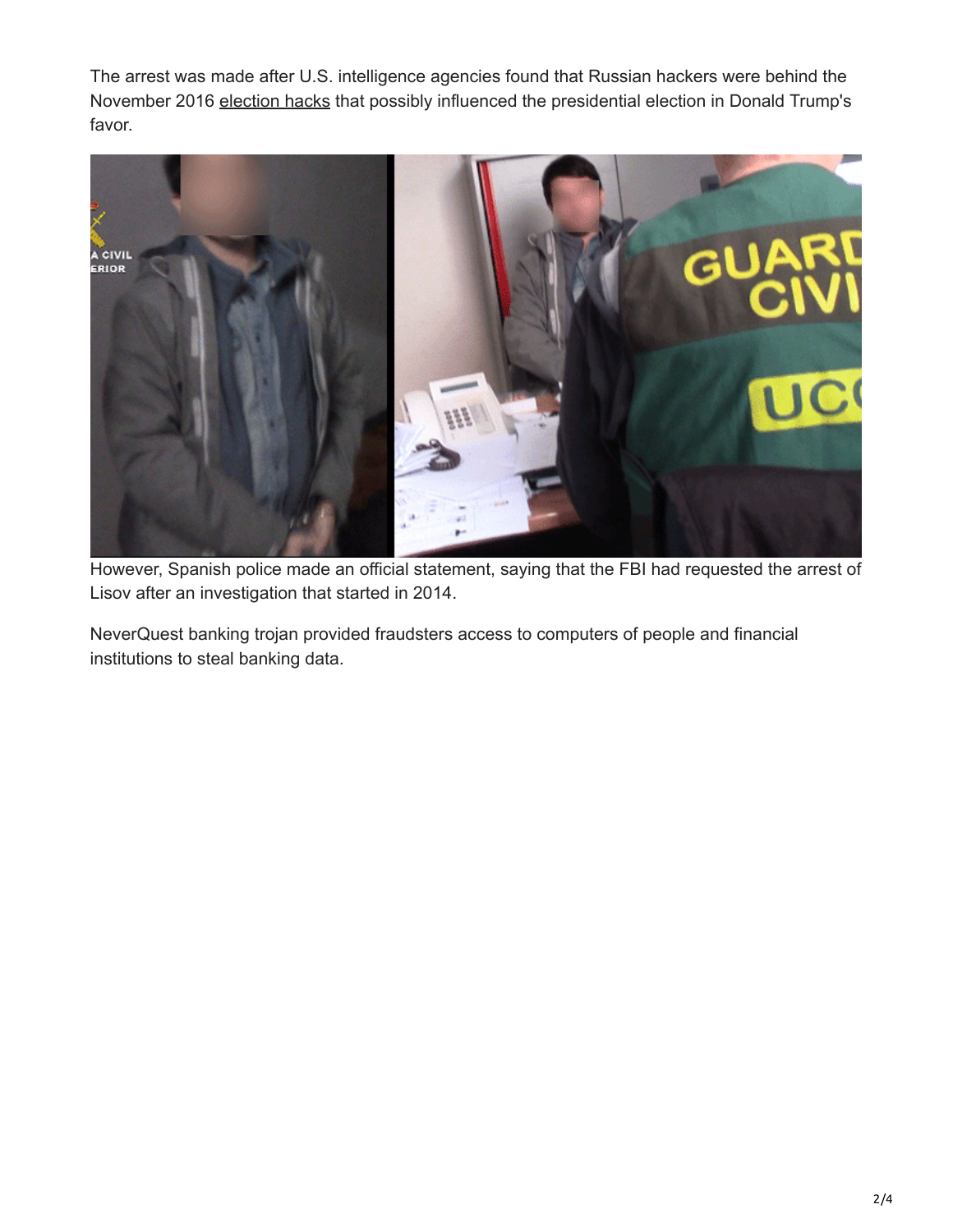The Trojan, which spreads itself via social media, email and file transfer protocols, can modify content on banking websites and inject rogue forms into these sites, allowing attackers to steal login credentials from users.